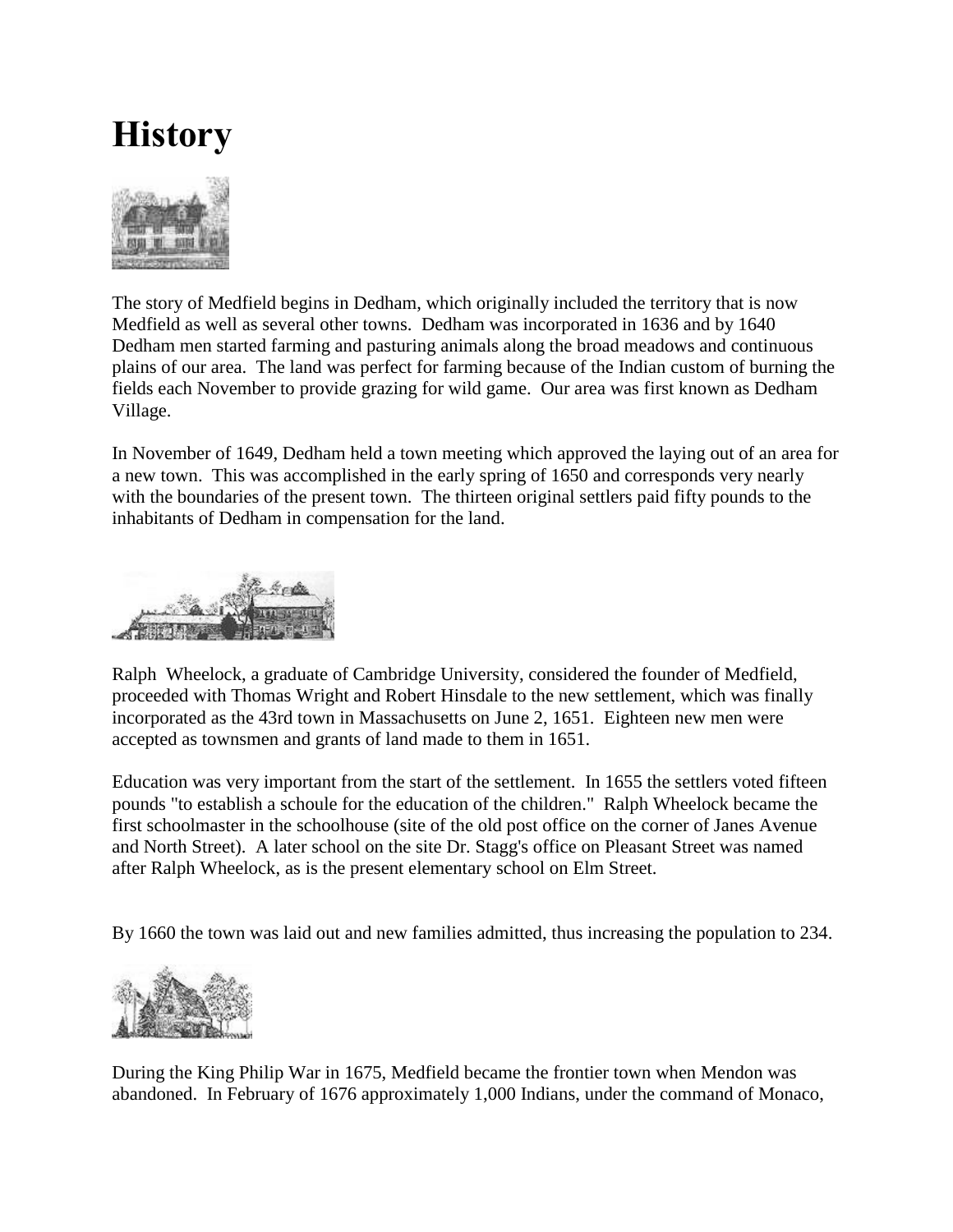burned 32 houses, two mills, and many barns. Eight people were killed, including Timothy Dwight, the original owner of the Dwight Derby House on Frairy Street. Two streets serve as reminder of those fateful days- Philip and Metacomet (Philip's real Indian name). After King Philip was killed in August of 1676, the indomitable settlers rebuilt and repaired the damage to their farms and mills, with monetary assistance from the provincial legislature.



Patriotic fervor was evident in 1774 when the town sponsored 25 Minutemen to fight in the battles of Lexington and Concord although they did not arrive in time to fight. One hundred and fifty-four men, however, fought in the Continental Army. That made the ratio of soldiers one for every five of population. By 1787 a new oath was required of the town officers who renounced loyalty to the king and swore allegiance to the new sovereign, the Commonwealth of Massachusetts.

In 1800 the population of the town was 745. The manufacture of straw bonnets first commencedthat same year and the manufacture of ladies' hats was the principal industry of the town until 1954. Mansions for the owners were built near the factory on North Street and the seasonal workers lived in boarding houses throughout the town. During the busy season as many as 1,000 were employed at the straw hat shop.



In 1806 the Hartford and Dedham Turnpike was established and its stage coaches stopped at Clark's Tavern, next door to the Peak House. The stage route through Medfield was known as the Middle Post Road, but the Upper Post Road through Sudbury was preferred by travelers because it provided better taverns. For a period after the discontinuance of the stage coaches, the town had no public transportation until the first passenger train of the New York and Boston Railroad came to town. By 1870 Medfield became an important rail junction and freight depot to the Framingham/Mansfield branch of the New York, New Haven, and Hartford Railroad. At the end of the century, steam and electric railways terminated in front of the Town House.

The people of Medfield prepared themselves to fight in the Civil War following the election of an abolitionist senator who would represent the district. Eighty-two men served in the army and navy and fifteen men gave their lives for the preservation of the Union.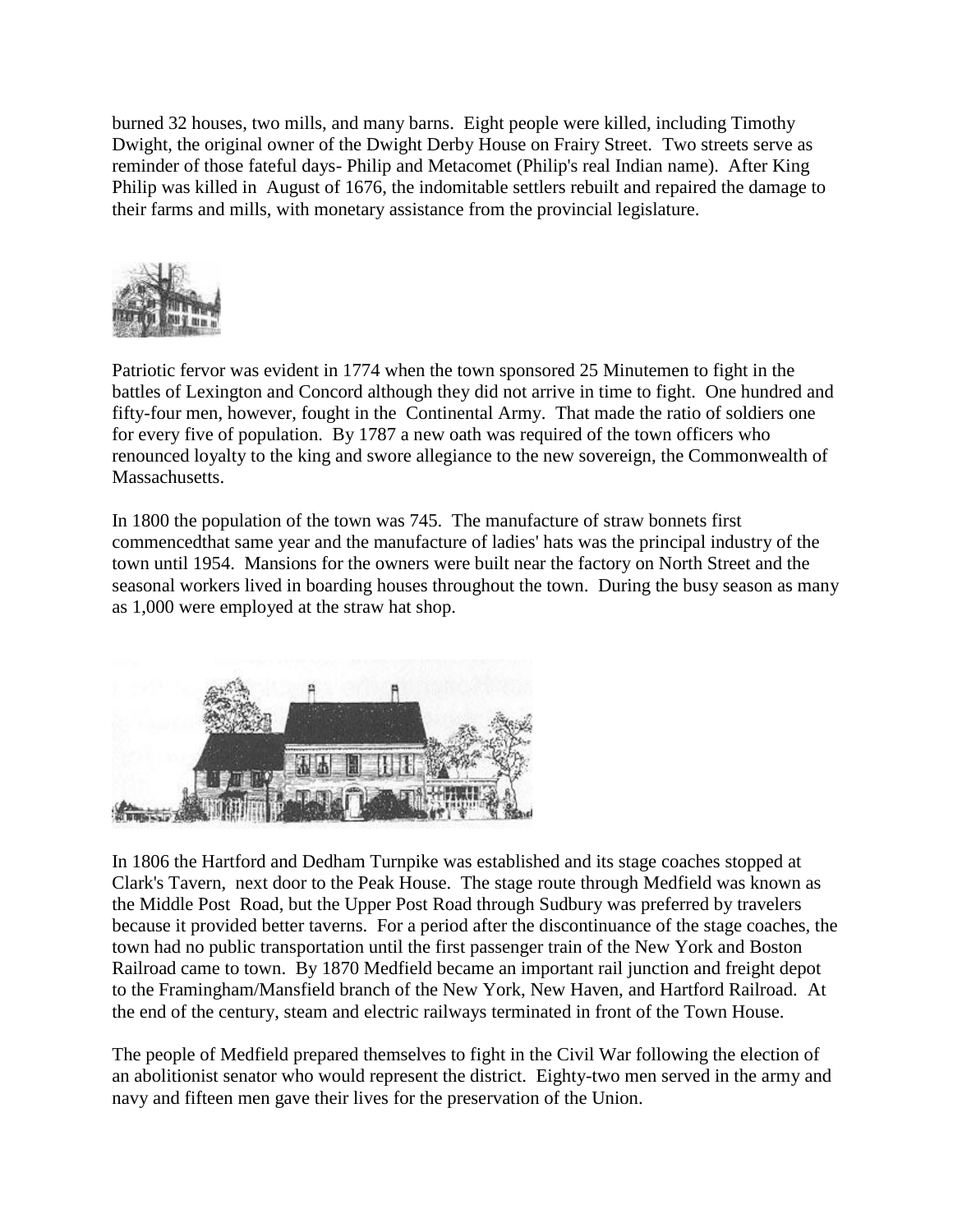Medfield remained a rural village for all of the nineteenth century. However, with the 1896 establishment of the "asylum," (now Medfield State Hospital), the population of the town grew to over 3,000 by the end of the century. Half of the town's population were patients at the hospital, which provided employment for over 600 residents of Medfield and surrounding towns.



At the time of the 250th anniversary in 1901, Medfield was still a lovely village with green fields, lush meadows, and winding rivers. Medfield had grown to 1,600 residents, not counting the patients at the state hospital. It was a typical New England Town consisting of 335 dwellings. A tax rate of 1.1% based on townwide valuation of \$1,454,265 met the appropriated obligation of \$17,347. Education had the highest share of the town budget; \$5,375 for 283 students enrolled in grades one through nine. Those continuing their schooling graduated from Dedham or Walpole until the new high school graduated its first class of eight in 1908.



Long before the 19th Amendment to the Constitution in 1920, Medfield encouraged the voting rights of women. In 1900 seven women paid a poll tax and qualified to vote. As early as 1881 women voted for the school committee and by 1916 women were permitted to serve on the school committee, as overseers of the poor, and as trustees of the public library. When the state constitution was amended to conform to the federal law, 48 of the 381 votes were cast by women.

Charles Innes, one of America's great landscape artists, painted Medfield Meadows, Evening in Medfield, and his famous Peace and Plenty during his stay here from 1859 to 1864. Many of his paintings are the property of New York's Metropolitan Museum of Art and the Boston Museum of Fine Arts.

In 1900 the importance of farming was reflected in personal property taxes which were levied on 431 cows, 64 other cattle, 31 swine, 1,637 fowl, and 256 horses. Associated trades and small industry, such as three sawmills, and slaughter houses, a tannery and two cider mills, were flourishing trades. A wire factory, a straw shop, a hat shop, and a steam packing mill also existed. The wagons and carriages manufactured by J.H. Baker were known worldwide for their quality.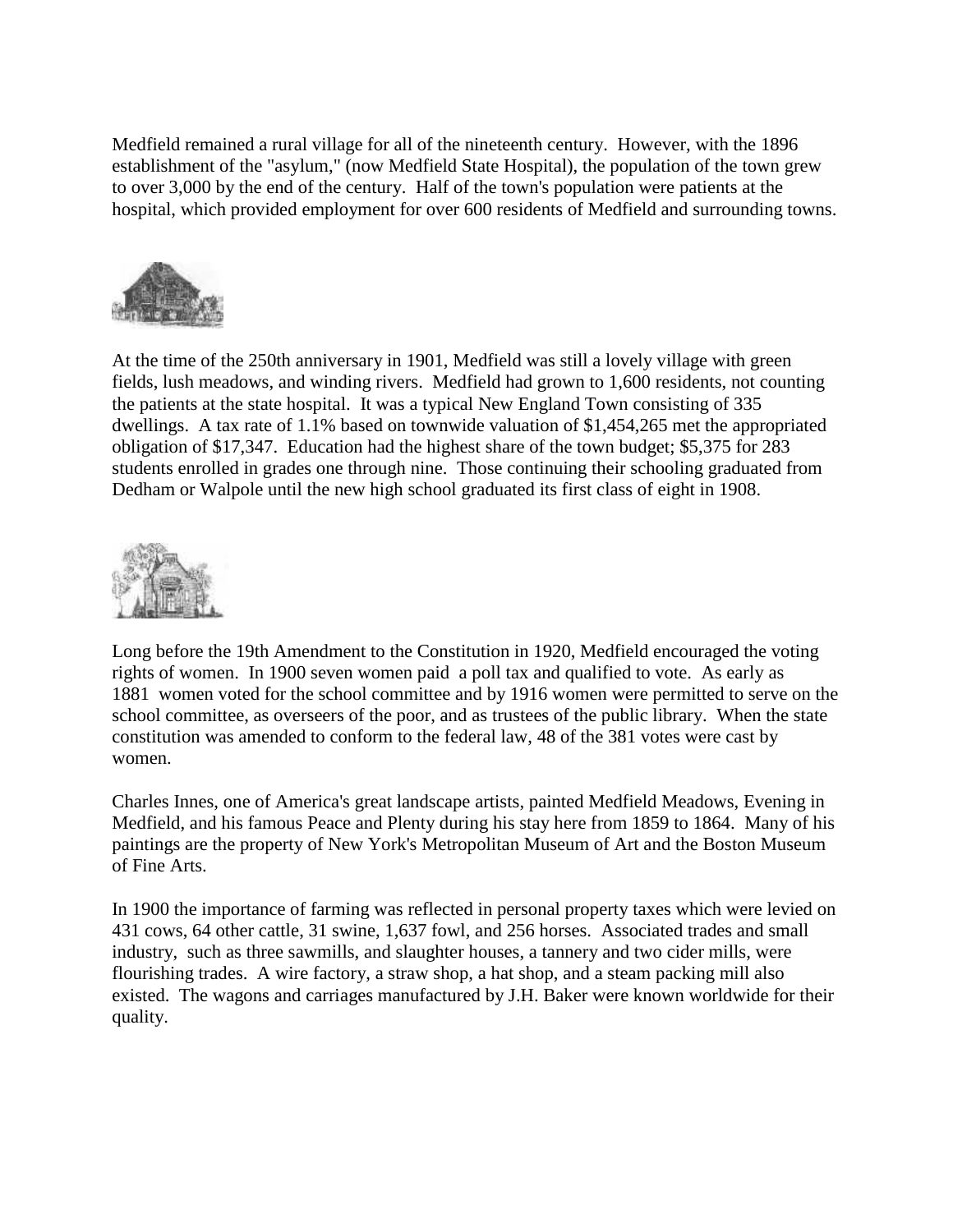

The twentieth century also saw buses and automobiles begin to replace steam and electric trains. The town sold its electric company in 1906 to the Boston Electric Illuminating Co. and in 1921 the town took over the operation of the Medfield Water Company. In 1924, the town established a Planning Board to prevent haphazard growth. That same year the Peak House was restored and Baker's Pond was purchased from the carriage manufacturers. Other attempts to conserve green areas came with the establishment of the Conservation Commission in 1962. In 1964 a Master Plan was undertaken to plan for projected growth. Medfield has continued to grow into a desirable, residential suburb. New subdivisions are developed in a controlled fashion. Industrially zoned land has been limited to clean light industry.

Medfield passed an historic district bylaw and created the John Metcalf Historic District during the 1989 annual town meeting. This first historic district included four houses on west Main Street and the oldest portion of Vine Lake Cemetery. The district was enlarged to include a total of sixteen historic buildings in 1996. The second historic district, established in 1994, included 33 buildings at the Medfield State Hospital and the historic landscape surrounding the buildings. A third district, the Clark-Kingsbury Farm Historic District on Spring Street, was approved at the 1997 Town Meeting. This provides some protection to the unique grouping of the 18th century farm house, outbuildings, and pond with grist mill.



The voters of Medfield have committed themselves to several significant projects downtown. Having agreed to purchase land for a post office site a year earlier, in 1996 the town went forward with plans to completely renovate the Town Hall, to construct a major addition to the library and to assist the historical society in its efforts to preserve and restore the Dwight Derby House. The Town Hall, library and post office were completed in 1998.

The Dwight Derby House, an ongoing project, is of particular significance because it is one of the oldest houses in the United States. The original section was built in 1651, the year Medfield was incorporated. Once restoration is complete it will undoubtedly join the Peak House and the Unitarian Church on the register of State and Federal Historic Landmarks.

Anyone wanting a more detailed history may refer to the three books available at the Medfield Public Library. *History of the Town of Medfield, Massachusetts: 1650-1886* by William S. Tilden has an interesting section on genealogy, *Medfield Reflections, 1651-1976* is an historical commemorative book published during the town's 325th birthday, and the recently published *History of the Town of Medfield, Massachusetts 1887-1925* by Richard DeSorgher. *The Norfolk Hunt- 100 Years of Sport* has text and pictures of Medfield as well as surrounding towns. The